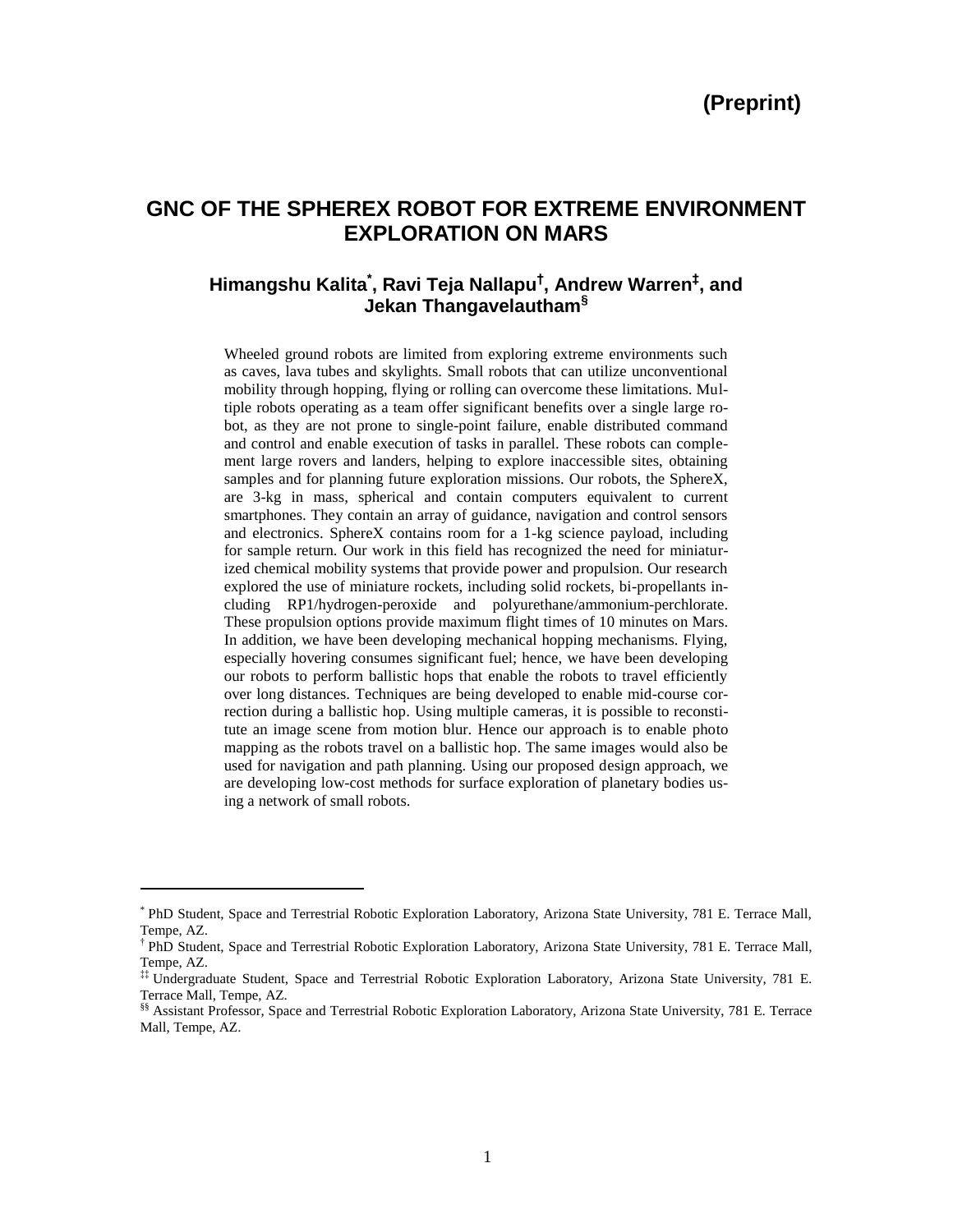## **INTRODUCTION**

Mobile ground robots have become integral for surface exploration of Moon, Mars and other planetary bodies<sup>3</sup>. Past missions have inferred the presence of water on the Moon<sup>1</sup> and evidence of past water flow on Mars<sup>2</sup>. These rovers have proven their merit but are large, in the order of 200 kg to 800 kg or more and are sophisticated, housing state of the art science laboratories. With rapid advancement in lightweight structural materials, miniaturization of electronics, sensors and actuators it is possible to develop small, lightweight and low-cost platforms to tackle some of the hardest challenges in planetary surface exploration.



**Figure 1. Lava tubes on the surface of Mars and Moon. (a) Lava tubes observed in Pavonis Mons on Mars. (b) Lava channel observed in the southern Imbrium basin on Moon<sup>5</sup> .**

Mobility is a critical element in solving the upcoming challenges of planetary surface exploration. Although wheeled ground robots have excellent performance on relatively flat, benign, even terrains, their obstacle traversing capabilities are typically limited to wheel diameter and they are limited from exploring extremely rugged environments such as caves, lava tubes and skylights. Developing small, cost-effective robots that can utilize unconventional mobility through hopping, somersaulting, flying or rolling can overcome these limitations. When these mobility solutions are scaled up to groups of robots or swarms, a large area maybe covered in short duration<sup>3</sup>. Multiple robots, operating as a team offer significant benefits over a single large rover, as they are not prone to single-point failure, enable distributed command and control and enable exploration in parallel. These robots can complement large rovers and landers, helping to explore inaccessible sites, obtaining samples and for planning future exploration missions.

In this paper, we present a new spherical robot called SphereX. SphereX has a mass of 3 kg and contains electronics and sensors equivalent to current smartphones. Each robot also contains an array of guidance, navigation and control sensors and volume for a 1 kg science payload. We consider use of combined power and propulsion systems using chemical energy. In this paper, we focus on use of chemical rockets for propulsion. We provide a comparative study between solid propellants, liquid bi-propellants and liquid monopropellants based on *Isp* and flight time. Flying, especially hovering consumes significant fuel; hence we have sought alternative solutions that improve on fuel use and range. Ballistic hops overcome obstacles that maybe many times larger than the robot, enabling short flights, while also providing range. Ballistic hops are not as efficient as rolling. However, they enable traversing rugged terrain where conventional wheel robots may get stuck. In this work, we model the dynamics of these hopping robots and propose guidance, navigation and control solutions.

SphereX requires use of a propulsion system and Attitude Determination and Control System (ADCS) to perform controlled ballistic hops. The propulsion system consists of 4 thrusters that generate thrust along the robot's  $+z$  axis. Differential throttling of the four thrusters generates a torque that maybe used by the system to change its roll, pitch and yaw angles. The 3-axis miniature reaction wheels enable the robot to spin/pan to take images. Navigation is done using the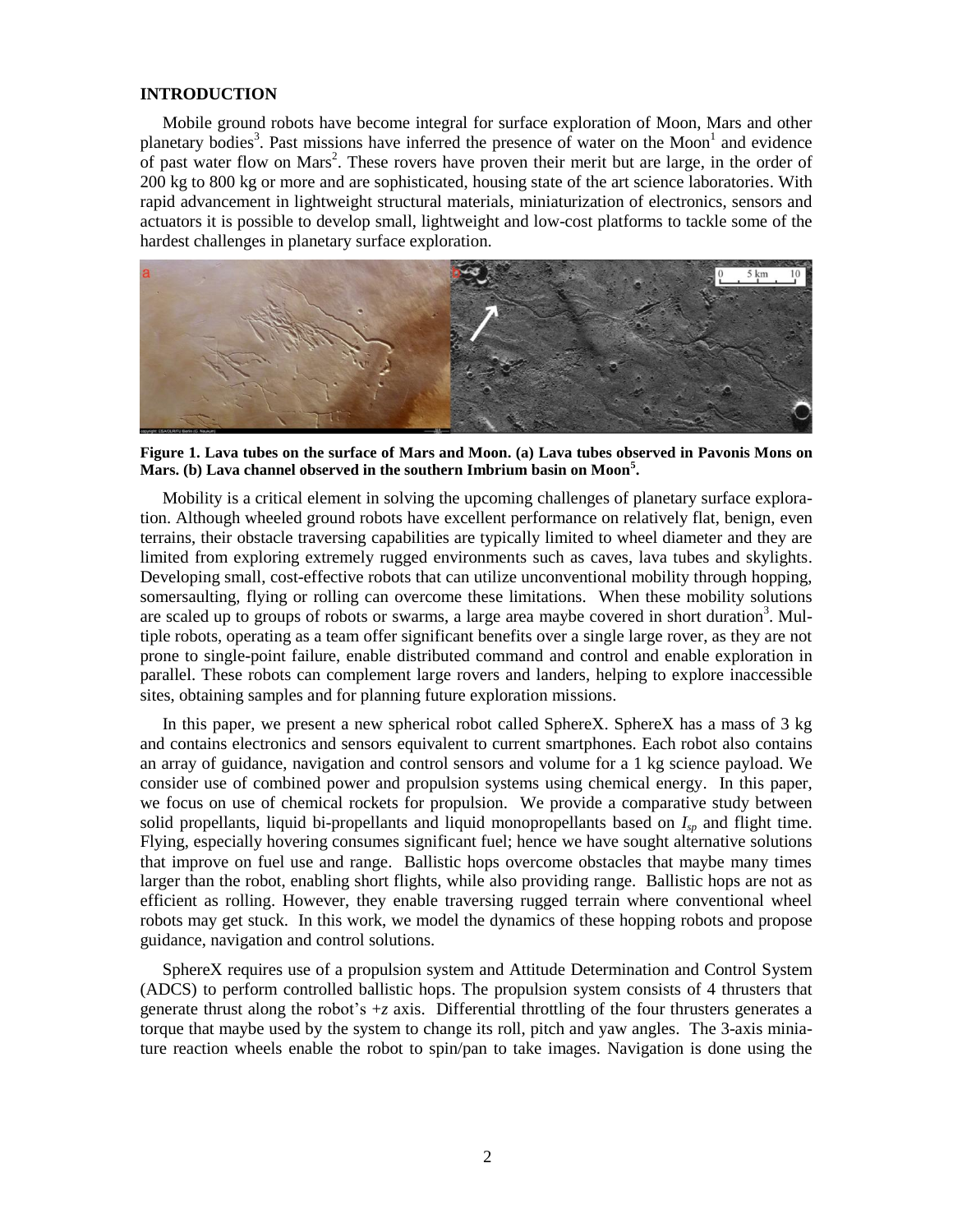onboard stereo cameras that detect obstacles, measure its distance and autonomously generate trajectories to avoid them. Once a SphereX robot is on the ground, the onboard cameras would take precise, high-resolution panoramic and stereo panoramic images. These images may be used to map the surrounding for navigation, path planning, mission science and public outreach. Stereo video generated during flight can be post-processed to be viewable using VR (Virtual Reality) head-sets, giving the public and mission planners the impression of being on site.

To explore a cave or lava tube requires a team of SphereX robots that work collaboratively to map, navigate and communicate the data back to the base station. Often, there will not be line of sight communication between the base station and the robot team. Hence, the robots need to act as relays to pass messages from the base station to individual robots along the cave much like a bucket-brigade. A comparative feasibility study of the time taken to map various cave with respect to distance travelled and image resolution is illustrated. Our studies show that it is possible to develop low-cost methods to surface and subsurface exploration of planetary bodies using a team of small robots. In the following sections, we present background and related work, followed by a system overview of the SphereX robot, presentation on the propulsion and the dynamics of robot hopping, followed by discussions, conclusions and future-work.

## **BACKGROUND AND RELATED WORK**

In this section we review various proposed techniques for extreme-environment mobility and exploration. Small spherical robots have been widely proposed. Their spherical shape enables them to roll on loose, even terrain. Examples include spherical robots developed at Univ. of Sherbrooke<sup>7</sup>, Kickbot<sup>8</sup> developed at MIT, Cyclops<sup>9</sup> at Carnegie Mellon University and inflatable ball robots developed at North Carolina State University<sup>25</sup> and University of Toronto<sup>26</sup>. Typically, these spherical robots use a pair of direct drive motors in a holonomic configuration<sup>33</sup>. Others such as the Cyclops<sup>9</sup> and the inflatables pivot a heavy mass, thus moving center of gravity that results in rolling. Other mobility techniques including use of spinning flywheels attached to a two-link manipulator on the Gyrover<sup>10</sup> or 3-axis reaction wheels to spin and summersault as with the Hedgehog developed by Stanford and NASA JPL<sup>27</sup>. Hedgehog's use of reaction wheels enables it to overcome rugged terrain by simply creeping over the obstacle no matter how steep or uneven<sup>27</sup>. However, it's unclear if a gyro based system can overcome both steep and large obstacles. In reality, even a gyro based system is bound to slip on steep surfaces, but under low gravity environments such as asteroids, they may be able reach meters in height.

An alternative to rolling and creeping is hopping. A typical approach to hopping is to use a hopping spring mechanism to overcome large obstacles<sup>28</sup>. One is the Micro-hopper for Mars exploration developed by the Canadian Space Agency<sup>6</sup>. The Micro-hopper has a regular tetrahedron geometry that enables it to land in any orientation at the end of a jump. The hopping mechanism is based on a novel cylindrical scissor mechanism enabled by a Shape Memory Alloy (SMA) actuator. However, the design allows only one jump per day on Mars. Another technique for hopping developed by Plante and Dubowsky at MIT utilize Polymer Actuator Membranes (PAM) to load a spring. The system is only 18 grams and can enable hopping of Microbots with a mass of 100 g up to a 1  $m<sup>11, 12</sup>$ . Microbots are cm-scale spherical mobile robots equipped with power and communication systems, a mobility system that enables it to hop, roll and bounce and an array of miniaturized sensors such as imagers, spectrometers, and chemical analysis sensors developed at  $MIT<sup>11, 12</sup>$ . They are intended to explore caves, lava-tubes, canyons and cliffs. Ideally, many hundreds of these robots would be deployed enabling large-scale in-situ exploration. Mapping and localization of cave environments using familiar techniques such as Simultaneous Localization and Mapping (SLAM) have been shown recently<sup>13, 14</sup>. However, current techniques still don't account for the limited lighting conditions.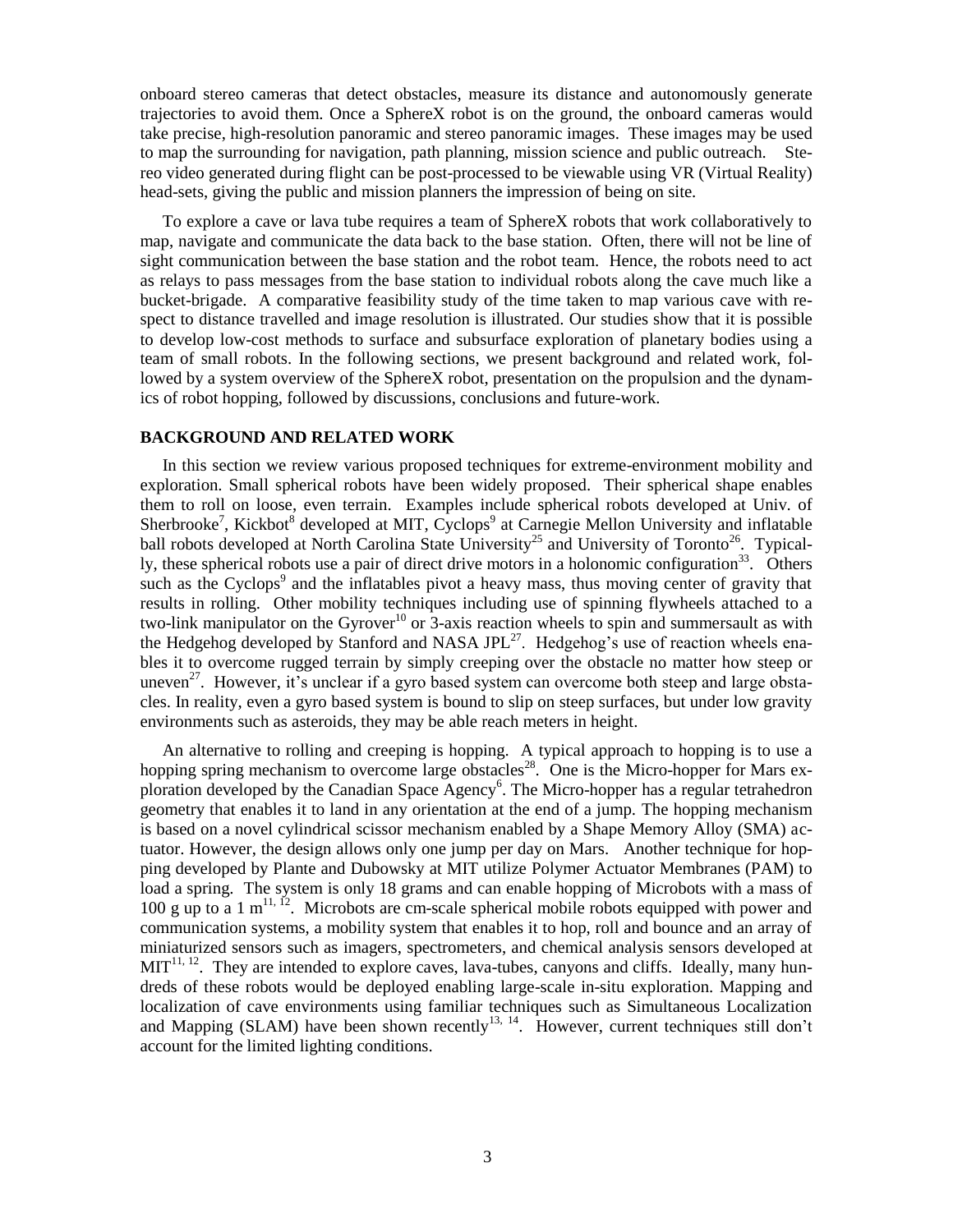SphereX is the direct descendant of the Microbot platform. SphereX has the same goals as the Microbots, but with the goal of launching fewer robots, that are better equipped with sciencegrade instruments. ASU's SpaceTREx laboratory is also experimenting with mechanical hopping mechanisms for the SphereX platform and that uses a motor to tighten a torsional spring<sup>29</sup>. Other techniques for hopping mimic the grasshopper and use planetary gears within the hopping mechanism<sup>30</sup>.

Mechanical hopping systems can use onboard electrical power, using batteries or PEM fuel cells. PEM fuel cells are especially compelling as techniques have been developed to achieve high specific energy, solid-state fuel storage systems that promise 2,000 Wh/kg<sup>15,20,33</sup>. Feasibility studies show that the robots can travel 10s of kilometers without recharging. However, for short, focused, simple missions, both the mechanical actuators and systems to power them all impose increased complexity and cost.

An interesting alternative to hopping is flying. In theory, flight provides a unique point of view above a terrain of interest and minimizes concerns of bypassing large or impassable obstacles. A few mission concepts have proposed methods to fly off-world. This includes NASA JPL's helicopter for Mars<sup>31</sup> and NASA Goddard's ARES rocket-powered aircraft<sup>32</sup>. Both systems have large footprints. Rocket are the most compelling option for flight in off-world environments with thin or no atmosphere. Our work has focused on miniaturizing rocket thrusters to enable flight using a small footprint.

## **SYSTEM OVERVIEW**

In this section we present the SphereX spherical microbot that are capable of hopping, flying and rolling through caves, lava-tubes and skylights. Figure 3 shows the internal and external views of SphereX. The lower half of the sphere contains the propulsion system, with storage tanks for fuel and oxidizer connected to four main thrusters. The attitude control system is at the center of mass of the robot and contains a system of 3-axis reaction wheel for maintaining roll, pitch and yaw. The main thruster enables translation along  $+z$  axis and along with the attitude control system it enables the robot to move along 3 axes. Next is the Lithium Thionyl Chloride batteries arranged in circle as shown. A pair of stereo cameras and a laser range finder rolls on a turret. This enables the robot to take panoramic pictures and can scan the environment without having to move using the propulsion system. Moreover, the stereo camera and laser range finder would perform accurate navigation and perception. Above the turret are two computer boards, IMU and IO-expansion boards, in addition to a power board. The volume above the electronics is reserved for a science payload of up to  $1 \text{ kg}^4$ .



**Figure 2. Internal and External views of SphereX**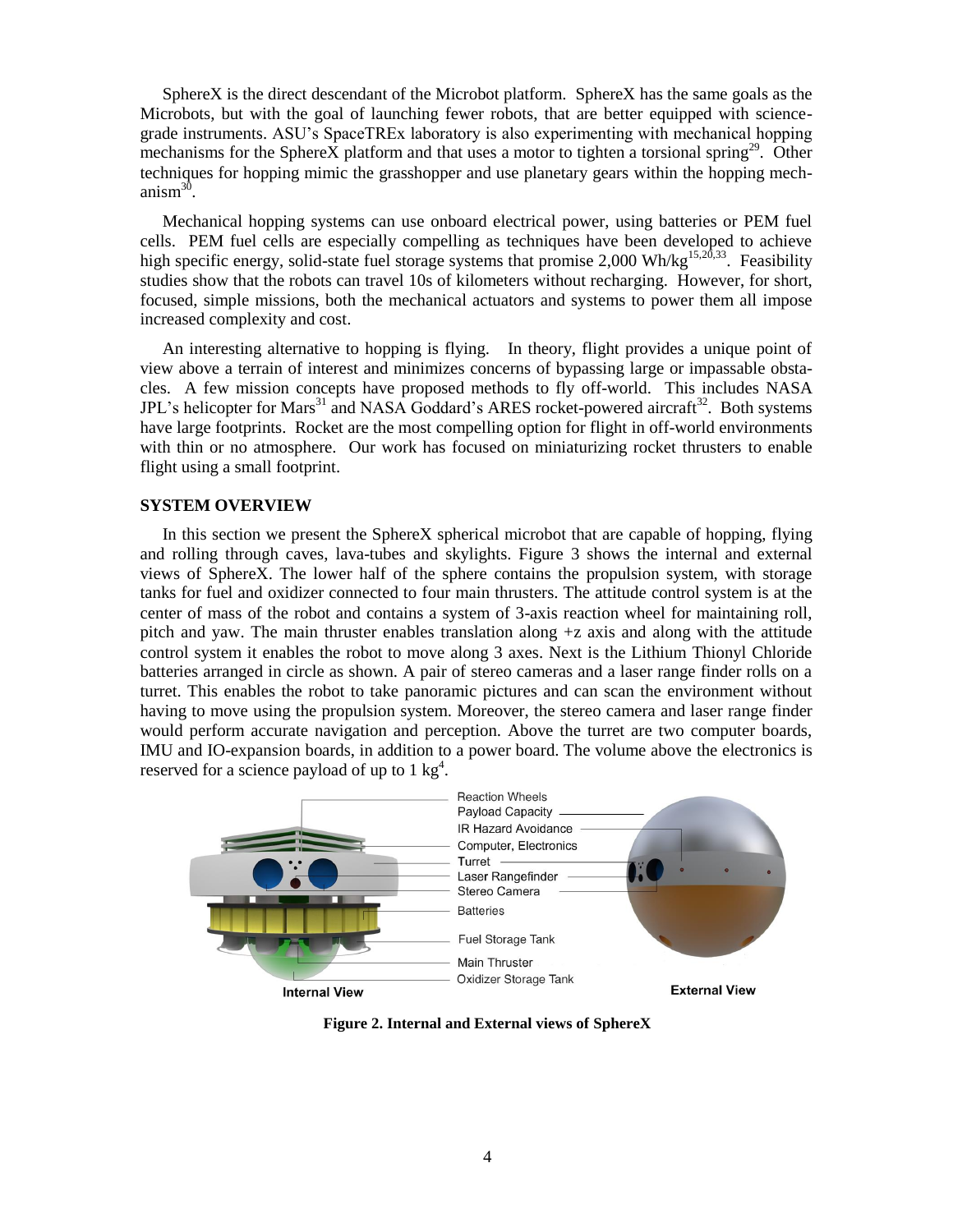All of the hardware components, except the propulsion system can be readily assembled using Commercial Off-The-Shelf (COTS) components. We have analyzed several chemical propulsion systems, including solid propellants, liquid bi-propellants and liquid monopropellants. The proposed propulsion system uses RP-1 as fuel and  $H_2O_2$  as the oxidizer. The mass budget for a single spherical robot is shown in Table 1. The sensors and electronics are relatively compact, with the bulk of the mass being occupied by propulsion and science payload.

| Major Subsystem                  | Mass (Kg) |
|----------------------------------|-----------|
| Electronics                      | 0.2       |
| Power                            | 0.3       |
| Stereo Camera, Laser Rangefinder | 0.3       |
| Propulsion                       | 0.8       |
| <b>ADCS</b>                      | 0.4       |
| Payload                          |           |
| Total                            | 3         |

|  | <b>Table 1. SphereX Mass Budget</b> |  |
|--|-------------------------------------|--|
|  |                                     |  |

## **SYSTEM MOBILITY**

In this section, we analyze the SphereX mobility system. The mobility system uses miniature rockets. We consider solid rockets, bi-propellants including RP1/hydrogen-peroxide and polyurethane/ammonia-perchlorate. The primary attitude control system consisting of 3-axis reaction wheels aids in pointing the rocket thrusters in the right direction. Using this mobility system, the robot can perform multiple hops.

## **Solid Rocket Motor**

Solid rockets can be arranged until multiple pellets, with each pellet ignited once. Solid rockets work burning a solid grain that contain the fuel and oxidize in a solid grain, result in the formation of hot gasses that produce thrust. Figures 4 and 5 shows the profile for Isp, chamber pressure and thrust for 20% Polyurethane and 80% ammonium perchlorate by weight with ambient pressure 600 Pa, cylindrical solid rocket motor of inner radius 8 mm, outer radius 18 mm, length 15 mm and a nozzle of throat radius 2 mm.



**Figure 4. Solid Rocket pellet Isp varying with time.**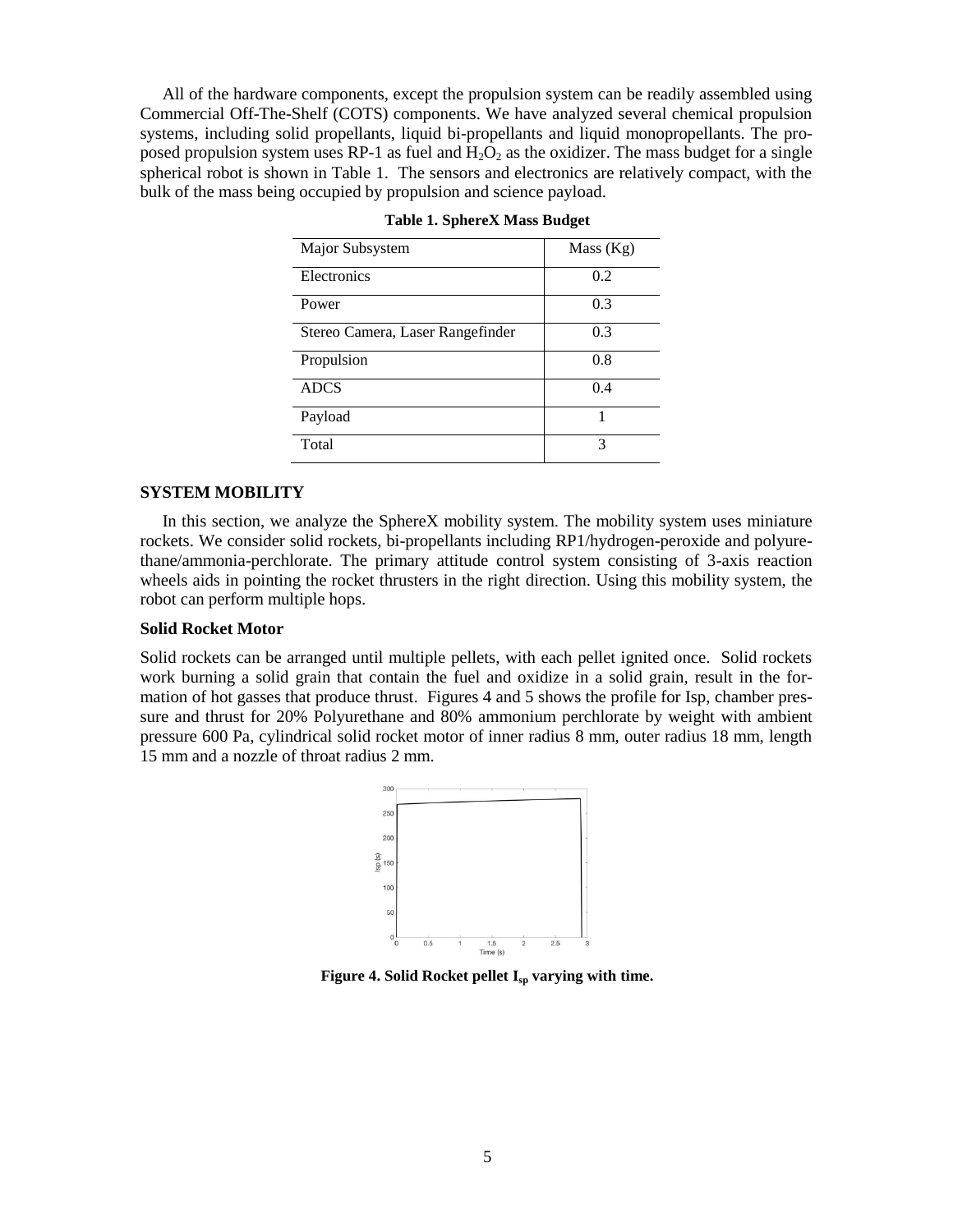

**Figure 5. Solid rocket pellet chamber pressure (left) and thrust evolution (right).**

## **Liquid-Propellant Rocket Motor**

In addition to solid propellants, we consider liquid monopropellant that typically self-ignite or ignite upon contact with a catalyst. However, monopropellants such as hydrazine pose safety and handling concerns, while hydrogen peroxide requires high concentrations. Both options pose concerns when used in small robots that may experience shock and impact forces. Bi-propellants require a fuel and oxidizer source and are preferred for their high performance, throttle-ability and for safety in storage and handling. The challenge is finding bi-propellant combinations that offer high Isp without requiring cryogenic storage.

## **Ballistic hop of the SphereX robot using Solid/Liquid-Propellant Rocket Motor**

The governing equations for the motion of the SphereX robot are expressed by the translational motion of its center of mass and the rotational motion of the body about its center of rotation. These equations include the translational kinetic, angular kinematic and angular kinetic equations. The angular kinetic equations consist of governing equations of the total system that include equations of the SphereX robot with the reaction wheels and equations of the reaction wheels alone<sup>18</sup>. Reaction wheels are momentum exchanging devices which operates on the principle of conservation of momentum, which states that the total momentum of a closed system is constant. Thus, the governing equations of the total system indicates that the attitude control system is highly nonlinear, and has three inputs which are the torques exerted by the reaction wheels and three outputs which are the desired Euler angles. So, to maintain the SphereX robot in its desired orientation we have designed a PD control algorithm that generate control torque inputs as a function of attitude errors as shown below:

$$
\tau_{rw} = -K_p(e_{des} - e_{act}) - K_d(\omega_{des} - \omega_{act})
$$
\n(4)

where  $K_p$  and  $K_d$  are the proportional and derivative control gains,  $e_{des}$  and  $e_{act}$  are the desired and actual Euler angles,  $\omega_{des}$  and  $\omega_{act}$  are the desired and actual angular velocity of the SphereX robot respectively. Figure 7, 8 and 9 shows the trajectory, Euler angles, and angular velocity of the SphereX robot for the PD control algorithm. The desired Euler angles were 0.27, 0.25 and 0.07 radians and the desired angular velocities were 0 rad/s. It is clear that the PD law is able to attain the desired Euler angles and angular velocities as commanded.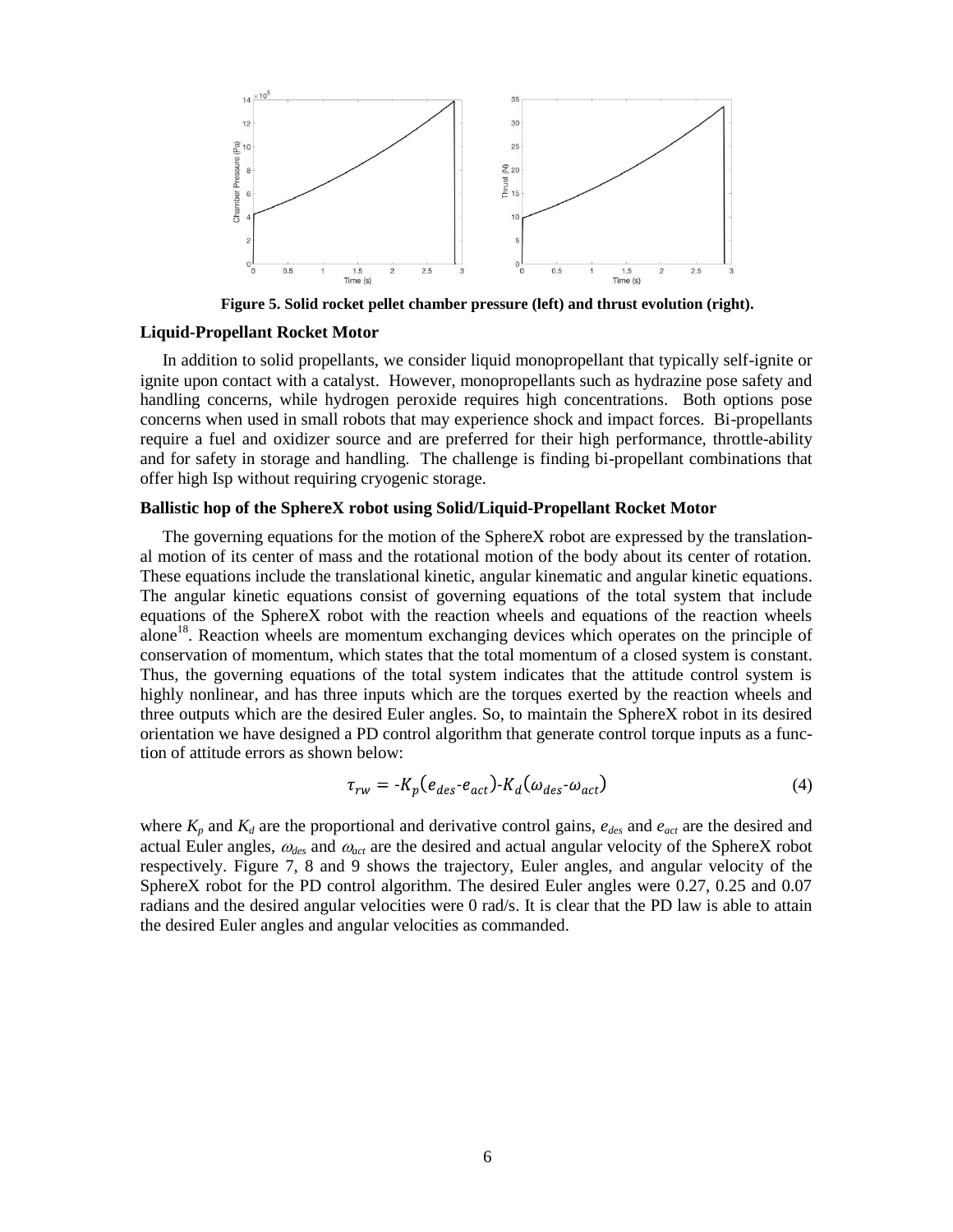

**Figure 6. Trajectory of the SphereX robot.**



**Figure 7. (Left) Euler angles of the robot. (Right) Angular velocity of the robot.**

 The flight time and mass of propellant required for a single hop of the SphereX robot is shown for various solid propellants. It is clear that CDT(80) propellant have the highest Isp of 325s and hence the highest flight time of 448 seconds and is competitive with bi-propellants.

| Propellant        | Molecular Weight<br>(Kg/kmol) | Combustion<br>Temperature $(K)$ | $I_{sp}(s)$ | Flight time (s) |  |
|-------------------|-------------------------------|---------------------------------|-------------|-----------------|--|
| <b>JPL 540A</b>   | 25                            | 2,600                           | 280         | 360             |  |
| <b>ANP-2639AF</b> | 24.7                          | 2,703                           | 295         | 370             |  |
| CDT(80)           | 30.18                         | 4,000                           | 325         | 448             |  |
| <b>TRX-H609</b>   | 25.97                         | 3,040                           | 300         | 398             |  |

**Table 2. Comparison of solid propellants**

Table 3 shows the comparison of various liquid monopropellants and bipropellants with respect to its specific impulse and flight time. Kerosene and hydrogen peroxide offer excellent performance, without the safety and handling concerns of hydrazine. Furthermore, the hydrogen peroxide maybe diluted below 50 % to minimize concerns of self-ignition.

| Fuel      | Oxidizer         | Molecular Weight<br>(Kg/kmol) | <b>Combustion Tem-</b><br>$\text{perature (K)}$ | Isp<br>(s) | Flight<br>time(s) |
|-----------|------------------|-------------------------------|-------------------------------------------------|------------|-------------------|
| Kerosene  | $H_2O_2$         | 22.2                          | 3,008                                           | 333        | 400               |
| Hydrazine | HNO <sub>3</sub> | 20                            | 2,967                                           | 349        | 440               |

**Table 3. Comparison of liquid propellants**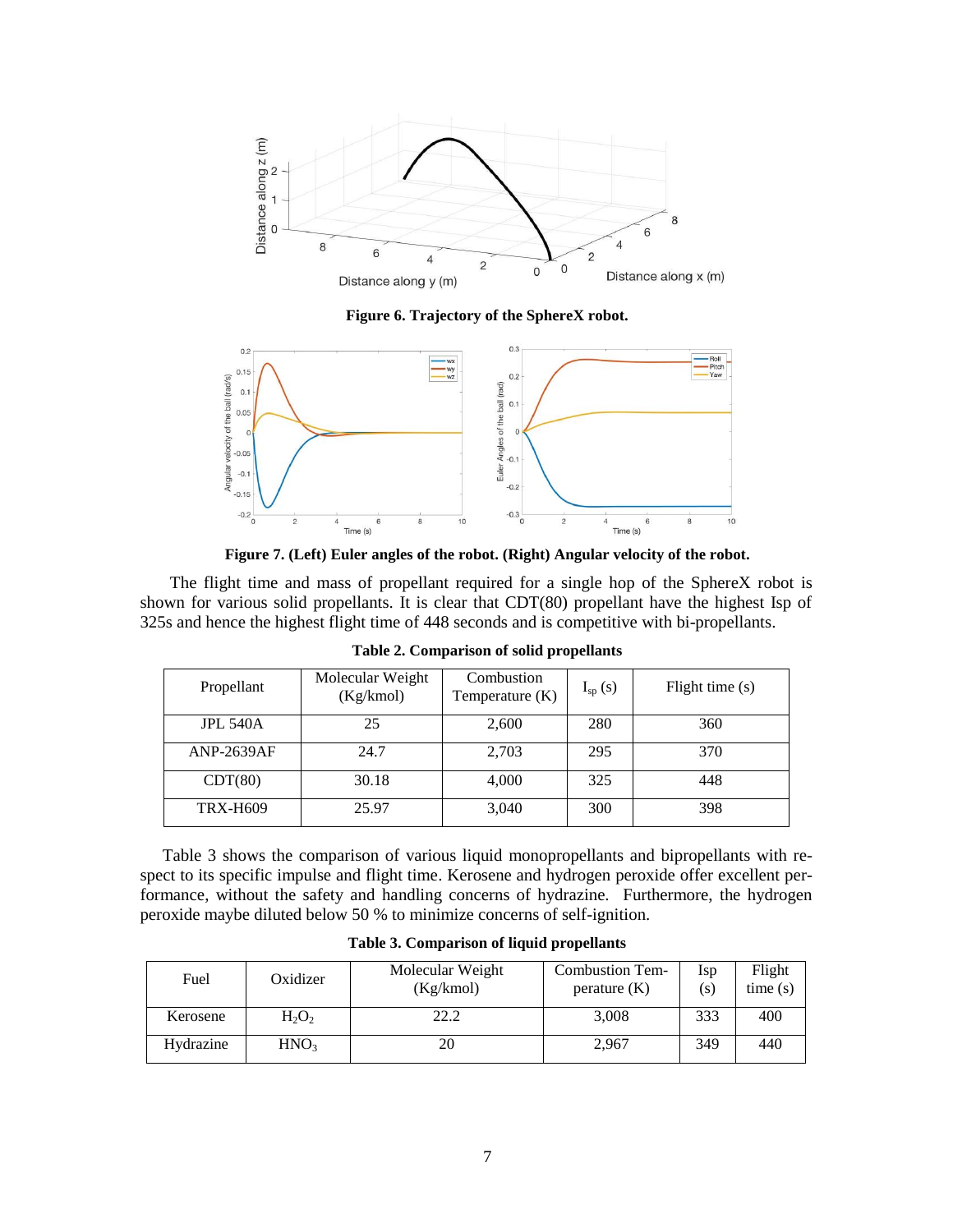| $(CH_3)_2$ NNH <sub>2</sub>     | HNO <sub>3</sub> | 23.7  | 3,222 | 334 | 400 |
|---------------------------------|------------------|-------|-------|-----|-----|
| $H_2O_2$                        |                  | 22.7  | 1,278 | 214 | 260 |
| Hydrazine                       |                  | 10.29 | 966   | 277 | 340 |
| CH <sub>3</sub> NO <sub>2</sub> |                  | 20.3  | 2,646 | 326 | 380 |

## **Obstacle avoidance**

For sensing the obstacles, the robot must be able to calculate the obstacle-to robot distance and the dimensions (width and height) of the obstacles<sup>19</sup>. We will use machine vision techniques to sense obstacle distance and its dimensions. The SphereX robot is equipped with two CMOS cameras which takes images of the surrounding by the pinhole lens model and every point in a 3D space denoted by *M* is transformed into a pixel *m*. The relationship between 3D point *M* and its projected 2D point *m* is shown below  $2^1$ :

$$
sm' = A[RT]M'
$$
\n<sup>(5)</sup>

where *s* is a scaling factor, *R* is a  $3\times3$  rotation matrix, *T* is a  $3\times1$  translation vector and A is a  $3\times3$ matrix that describe the internal characteristics of the camera. Calculating the real coordinates of each point of the obstacle, we can calculate the obstacle-to-robot distance and its dimensions. Based on the position of the gap and the states (position, velocity, and orientation) of the robot, the desired trajectory of the robot is determined. Photos taken by the SphereX robots are also used for navigation and path planning using potential fiends<sup>22</sup>. Once a navigation potential function is known the robot velocity is commanded along the negative gradient of the potential function. Figure 8 shows the contour plot of the navigation function with four obstacles centered at (- 0.2, -0.35), (0.4, 0.46), (0.43, -0.38), (-0.58, 0.44) and radius 0.17, 0.19, 0.22, 0.24. The robot trajectory is shown in black color whose starting point is (0.6, 0.73) shown by the black dot and its goal is (-0.4, 0). This approach permits smooth movement to get from starting point to goal location while avoiding obstacles.



**Figure 8. Contour plot of the Navigation function and robot trajectory**

#### **Communication**

In cave environments, there is no line of sight from a starting point to some corridor or cavern. Communication signals are blocked due to rocks in the way. This requires setting up communication relays. Hence, the robots need to cooperate in the form of a bucket brigade to establish a multi-hop communication link as shown in Figure 9<sup>4, 24</sup>. The communication system has two fixed robots, one at the top of the cave (Base 0) and other at the base of the vertical entrance (Base 1). The Base 0 robot acts as 'base station' that receives data from all the robots inside the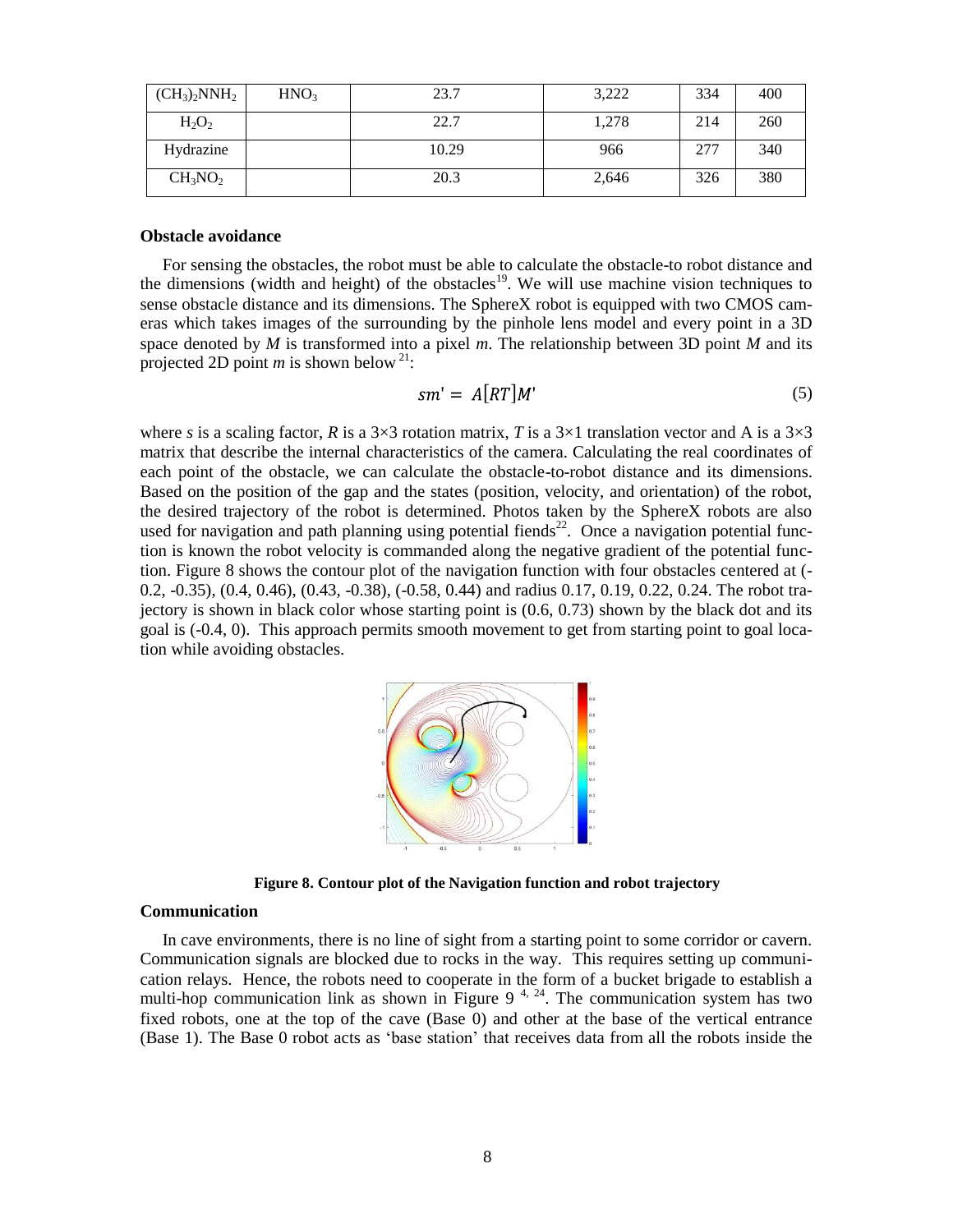cave. The Base 1 robot acts as the intermediary that collects all the information from the other robots inside the cave and transmits it to the Base 0 robot. The remaining robots will perform exploration and at times organize into a bucket brigade establishing a multi-hop communication link from the farthest robot to the Base 0 robot. Each robot is equipped with a low power transmitter/receiver that has a range of 30 meters and uses 2.4 GHz S-band. Hence, a team of 36 SphereX robots with each robot acting as a relay can establish a communication link over a distance of 1 km.



**Figure 9. Multi-hop communication link strategy**

## **Mapping**

Each SphereX robot is equipped with 3 CMOS cameras, one on top, two attached to the turret. The top camera is used to map the top of the cave and the front camera on the turret can rotate  $360^{\circ}$  at 1 rpm. The robot can take panoramic pictures and can scan the environment without having to use the propulsion system or reaction-wheels. Each camera has 1280×800 pixels and has a lens-field-of-view of  $75^{\circ}$  horizontal and  $47^{\circ}$  vertical. Based on the number of pixels and lensfield-of-view, we can calculate the range of the camera for a desired image resolution. The resolution of the camera at a depth *D* in mm/pixel is defined as the observed area, *A* divided by the number of pixels as shown below<sup>23</sup>:

$$
R(D) = \frac{A(D)}{N_H N_V} = \frac{l_H l_V D^2}{N_H N_V f^2}
$$
\n(6)

where,  $N_H$  and  $N_V$  are the number of pixels along the horizontal and vertical axes,  $f$  is the focal length,  $l_H$  and  $l_V$  are the sensor height and length of the camera. Figure 10 shows the relation between resolution in mm/pixel and the depth for a camera of focal length 2.5 mm. As the distance between the camera and object increases, the resolution in mm/sec increases by the square law.



**Figure 10. Relation between resolution in mm/sec and depth of camera**

The minimum number of robots (*N*) required to map a length of a cave can be calculated by dividing the total length of the cave (*d*) by the maximum distance that two robots can be separated and adding the two base robots as shown below.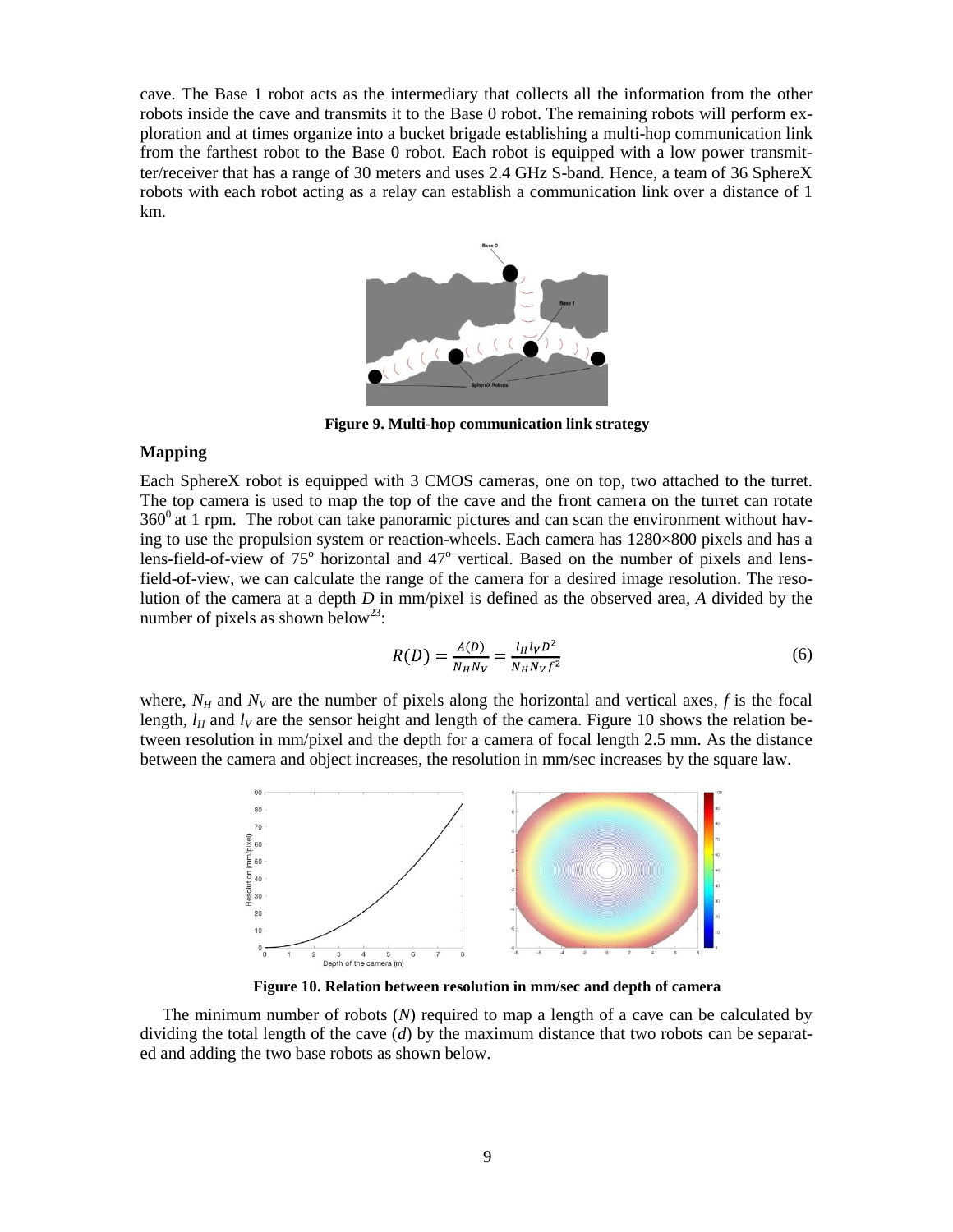$$
N = \frac{d}{30} + 2\tag{7}
$$

$$
T_h = \frac{d}{30} + \frac{d}{2R} \tag{8}
$$

$$
T_{total} = \frac{d}{30}t_{h1} + \frac{d}{2R}(t_{h2} + 1) + T_h
$$
\n(9)

|                                                                                                                                                                                                                                                                                                                                                                                                                                                                                                                                                                                                                       |                        |                    |                               | $N = \frac{a}{30} + 2$                                              |                      |                                                           |                      |                    | (1)                  |
|-----------------------------------------------------------------------------------------------------------------------------------------------------------------------------------------------------------------------------------------------------------------------------------------------------------------------------------------------------------------------------------------------------------------------------------------------------------------------------------------------------------------------------------------------------------------------------------------------------------------------|------------------------|--------------------|-------------------------------|---------------------------------------------------------------------|----------------------|-----------------------------------------------------------|----------------------|--------------------|----------------------|
| The shortest time required to map a length of a cave at a desired resolution is a function of the<br>otal number of hops required to cover the area, time required for each hop and the time require<br>theorem o map the area by rotating the turret at 1 rpm as shown below.                                                                                                                                                                                                                                                                                                                                        |                        |                    |                               |                                                                     |                      |                                                           |                      |                    |                      |
|                                                                                                                                                                                                                                                                                                                                                                                                                                                                                                                                                                                                                       |                        |                    |                               | $T_h = \frac{d}{30} + \frac{d}{2R}$                                 |                      |                                                           |                      |                    | (8)                  |
|                                                                                                                                                                                                                                                                                                                                                                                                                                                                                                                                                                                                                       |                        |                    |                               | $T_{total} = \frac{d}{30} t_{h1} + \frac{d}{2R} (t_{h2} + 1) + T_h$ |                      |                                                           |                      |                    | (9)                  |
| where, $T_h$ is the total number of hops required to map the cave, R is the range of the camera at the<br>lesired resolution, $t_{h1}$ is the time required to hop to cover the area at an increment of 30 m, $t_{h2}$ i<br>the time required to hop to map the area at an increment of $2R$ .                                                                                                                                                                                                                                                                                                                        |                        |                    |                               |                                                                     |                      |                                                           |                      |                    |                      |
| In Table 4, we analyze the number of robots and shortest time required to map a cave at a de<br>ired resolution. We consider a cave of 0.5 km, 1 km, 2 km and 5 km in length and the corre<br>ponding time required to map it within a resolution of 5 mm/pixel, 10 mm/pixel, 20 mm/pixel<br>00 mm/pixel, 50 mm/pixel and 80 mm/pixel. We have considered the height and width of th<br>ave to be 3 m and 4 m respectively. Note two successive robots can be separated by up to 30 m<br>The results show that for a reasonable size cave of 1 km or more requires dozens of robots to per<br>orm detailed mapping.   |                        |                    |                               |                                                                     |                      | Table 4. Number of robots and time required to map a cave |                      |                    |                      |
|                                                                                                                                                                                                                                                                                                                                                                                                                                                                                                                                                                                                                       |                        |                    | Cave Length                   |                                                                     |                      |                                                           |                      |                    |                      |
| Resolution                                                                                                                                                                                                                                                                                                                                                                                                                                                                                                                                                                                                            | Camera<br>Range<br>(m) |                    | $0.25$ km<br>$0.5 \text{ km}$ |                                                                     | 1 km                 |                                                           | 2 km                 |                    |                      |
| (mm/pixel)                                                                                                                                                                                                                                                                                                                                                                                                                                                                                                                                                                                                            |                        | Robots<br>$^{(#)}$ | Map<br>Time<br>(min)          | Robots<br>$^{(#)}$                                                  | Map<br>Time<br>(min) | Robots<br>$(\#)$                                          | Map<br>Time<br>(min) | Robots<br>$^{(#)}$ | Map<br>Time<br>(min) |
| $\overline{5}$                                                                                                                                                                                                                                                                                                                                                                                                                                                                                                                                                                                                        | 1.96                   | 11                 | 83                            | 19                                                                  | 156                  | 36                                                        | 303                  | 69                 | 595                  |
| 10                                                                                                                                                                                                                                                                                                                                                                                                                                                                                                                                                                                                                    | 2.77                   | 11                 | 62                            | 19                                                                  | 116                  | 36                                                        | 225                  | 69                 | 443                  |
| 20                                                                                                                                                                                                                                                                                                                                                                                                                                                                                                                                                                                                                    | 3.92                   | 11                 | 47                            | 19                                                                  | 88                   | 36                                                        | 171                  | 69                 | 335                  |
| 30                                                                                                                                                                                                                                                                                                                                                                                                                                                                                                                                                                                                                    | 4.80                   | 11                 | 41                            | 19                                                                  | 76                   | 36                                                        | 147                  | 69                 | 288                  |
| 50                                                                                                                                                                                                                                                                                                                                                                                                                                                                                                                                                                                                                    | 6.20                   | 11                 | 34                            | 19                                                                  | 63                   | 36                                                        | 123                  | 69                 | 241                  |
| 80                                                                                                                                                                                                                                                                                                                                                                                                                                                                                                                                                                                                                    | 7.84                   | 11                 | 29                            | 19                                                                  | 54                   | 36                                                        | 105                  | 69                 | 205                  |
| <b>DISCUSSION</b><br>The proposed SphereX robots offer a compelling, practical solution that utilizes COTs tech<br>ologies to provide access to extreme environments not possible with current planetary rovers<br>Despite significant research in the field, many conventional options are not practical for an off<br>world environment. Use of a miniature rocket system to propel the SphereX robot is simple, ena<br>bling hopping, short-flights and rolling. There are however developmental challenges in minia<br>urizing the rocket thrusters. Our analysis shows that several candidate propellants such a |                        |                    |                               |                                                                     |                      |                                                           |                      |                    |                      |
|                                                                                                                                                                                                                                                                                                                                                                                                                                                                                                                                                                                                                       |                        |                    |                               | 10                                                                  |                      |                                                           |                      |                    |                      |

**Table 4. Number of robots and time required to map a cave**

## **DISCUSSION**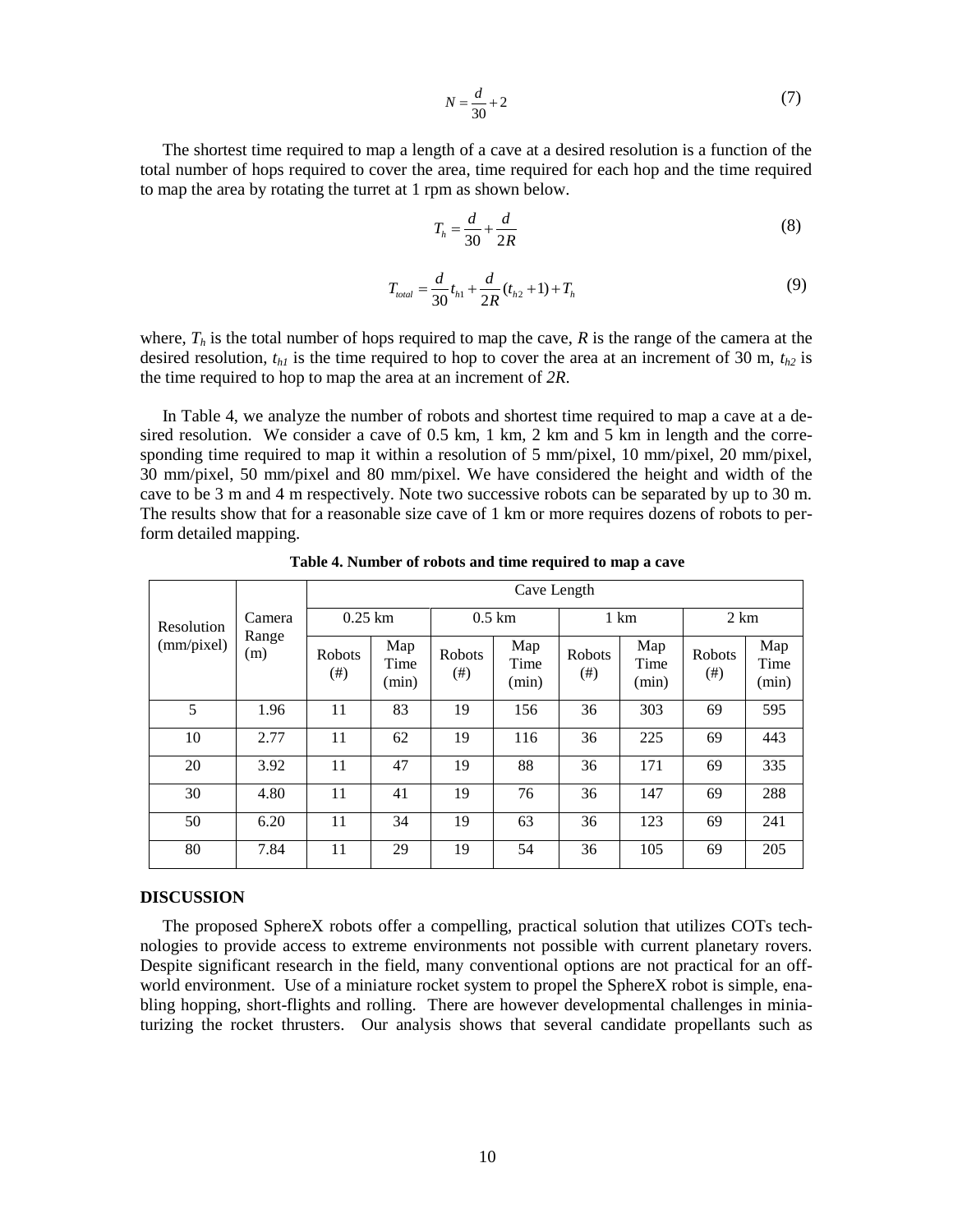CDT(80) and RP1-Hydrogen Peroxide (diluted) offer reasonable solutions that trade performance with increased safety, storage and overall simplicity.

A team of SphereX robots maybe used to fully map a cave of a few kilometers in a few hours. This requires a team of dozens of robots to fan out, explore and then relay that data back to a base station. However, beyond a few kilometers, the number of robots required increases significantly into the hundreds. This suggests utilizing sensors such as LIDARs that can quickly scan and map topography, with limited coverage using visual and thermal cameras. However, in all scenarios it is critical that multiple robots are present both to avoid single point failures, in addition to relaying the date back to a base-station.

## **CONCLUSION**

This paper presents the SphereX robot that uses rocket thrusters to hop, fly and roll in extreme off-world environments such as caves, lava-tubes and canyons. The proposed concept will allow mapping of these extreme environments using high resolution cameras. They offer the possibility of accessing these sites, never before possible and even performing sample return. We identify some of the shortest development pathways towards realizing this technology. Much of the SphereX platform will use COTS hardware. Further development is required in miniaturizing the selected propulsion system and towards coordination of robot teams. We also provided a brief summary of the dynamics of the SphereX system, navigation and path planning logistics. Our feasibility studies show that with sufficient resources, it is possible to advance the SphereX platform for a technical demonstration in a relevant environment with the future goal of incorporating the robots on a science-led surface mission to the Moon, Mars or asteroids.

## **REFERENCES**

- 1. Erich Robens, Stanislaw Halas, "Study on the possible existence of water on the Moon" *Geochronometria* 33 (2009), pp 23-31.
- 2. Michael C. Malin, Kenneth S. Edgett, "Evidence for recent groundwater seepage and surface runoff on Mars" *Science*, June 2000.
- 3. A. Seeni, B. Schafer, G. Hirzinger, "Robot Mobility Systems for Planetary Surface Exploration State-of-the-Art and Future Outlook: A Literature Survey" *Aerospace Technologies Advancements*, pp. 492, January 2010.
- 4. J. Thangavelautham, M. S. Robinson, A. Taits, T. J. McKinney, S. Amidan, A.Polak, "Flying, hopping Pit-Bots for cave and lava tube exploration on the Moon and Mars" 2<sup>nd</sup> International Workshop on Instrumenta*tion for Planetary Missions*, NASA Goddard, Greenbelt, Maryland, 2014.
- 5. D. M. Hurwitz, J. W. Head, L. Wilson, H. Hiesinger, "Origin of lunar sinuous rilles" *Journal of Geophysical Research*, vol. 117, March 2012.
- 6. E. Dupius, S. Montminy, P. Allard, "Hopping robot for planetary exploration" *8 th iSAIRAS*, September 2005.
- 7. F. Michaud, J. de Lafontaine, S. Caron, "A Spherical Robot for Planetary Surface Exploration" *6 th International Symposium on Artificial Intelligence and Robotics & Automation in Space*, June 2001.
- 8. C. Batten, D. Wentzlaff, "Kichbot: A Spherical Autonomous Robot" MIT Technical Report, 2001.
- 9. B. Chemel, E. Mutschler, H. Schempf, "Cyclops: Miniature Robotic Reconnaissance System" *IEEE International Conference on Robotics & Automation*, May 1999.
- 10. Y. Xu, K. W. Au, G. C. Nandy, H. B. Brown, "Analysis of Actuation and Dynamic Balancing for a Single Wheel Robot" *IEEE/RSJ International Conference on Intelligent Robots and Systems*, October 1998.
- 11. S. Dubowsky, K. Iagnemma, S. Liberatore, D. M. Lambeth, J. S. Plante, P. J. Boston, "A concept Mission: Microbots for Large-Scale Planetary Surface and Subsurface Exploration" *Space Technology and Applications International Forum*, 2005.